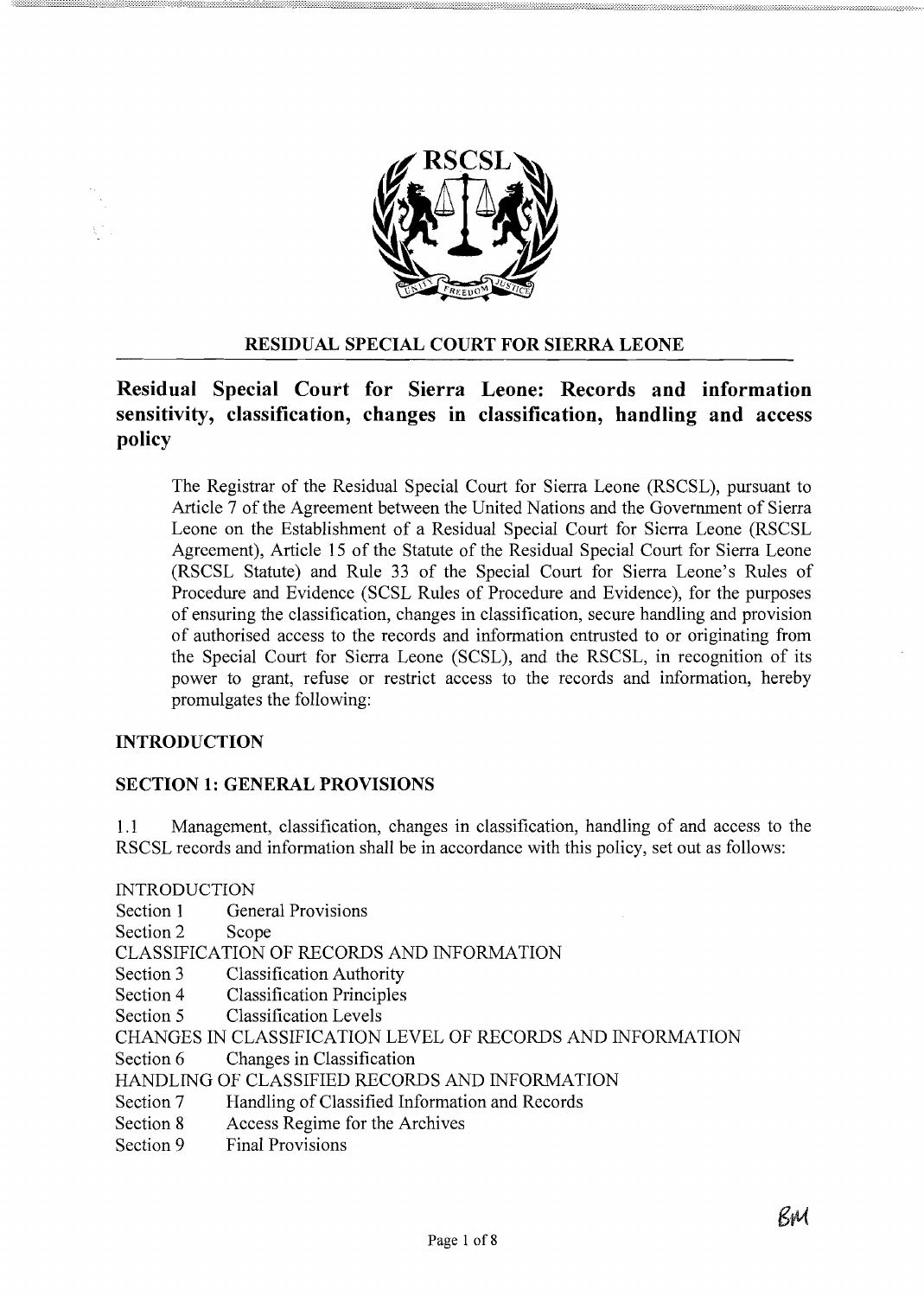Management, classification, changes in classification, handling of and access to records and information entrusted to or originating from the SCSL shall be in accordance with this policy and the SCSL Records and Archival Policy. Account will be taken of the RSCSL Agreement, the RSCSL Statute, the Agreement between the United Nations and the Government of Sierra Leone on the Establishment of a Special Court for Sierra Leone, the Statute of the Special Court for Sierra Leone, the Office of the Prosecutor records and information protocols and the Secretary-General's bulletin on International Criminal Tribunals: information sensitivity, classification, handling and access (UN Doc. *ST/SGBI2012/3),* except in so far as the present policy or the applicable Rules of Procedure and Evidence may otherwise provide.

1.2 **In** accordance with Article 7 of the RSCSL Agreement, the RSCSL shall maintain, as necessary, the confidentiality of the archives and shall be responsible for the management and preservation of and access to its archives including the SCSL archives. The RSCSL shall ensure the continued protection of records and information that were provided by individuals, States and other entities with confidentiality restrictions under the SCSL Rules of Procedure and Evidence as long as that confidentiality is maintained or records and information protected by judicial orders of the SCSL.

1.3 **In**this Policy, the following definitions apply:

| Applicable Rules of Detention                 | The Rules of Detention applicable to persons<br>detained or convicted by the SCSL or RSCSL as<br>the case may be;                                                                                                                           |
|-----------------------------------------------|---------------------------------------------------------------------------------------------------------------------------------------------------------------------------------------------------------------------------------------------|
| Applicable Rules of Procedure<br>and Evidence | The Rules of Procedure and Evidence applicable<br>to the SCSL or the RSCSL as the case may be;                                                                                                                                              |
| Classification authority                      | The body possessing the authority to classify,<br>reclassify or declassify records, information and<br>other materials to which this policy applies;                                                                                        |
| Judicial records                              | Records which form part of the official case<br>record of the SCSL and the RSCSL, including<br>but not limited to filings made in the cases,<br>transcripts, audio and video recordings of<br>hearings, and exhibits admitted in the cases. |

#### **SECTION 2: SCOPE**

2.1 The present policy shall apply to all records and information, regardless of the content or medium, in the possession of the RSCSL or generated by the SCSL or the RSCSL. However, records and information generated for and from the deliberation process in Chambers, including, but not limited to, summaries of deliberations conducted pursuant to the applicable Rules of Procedure and Evidence, will be destroyed.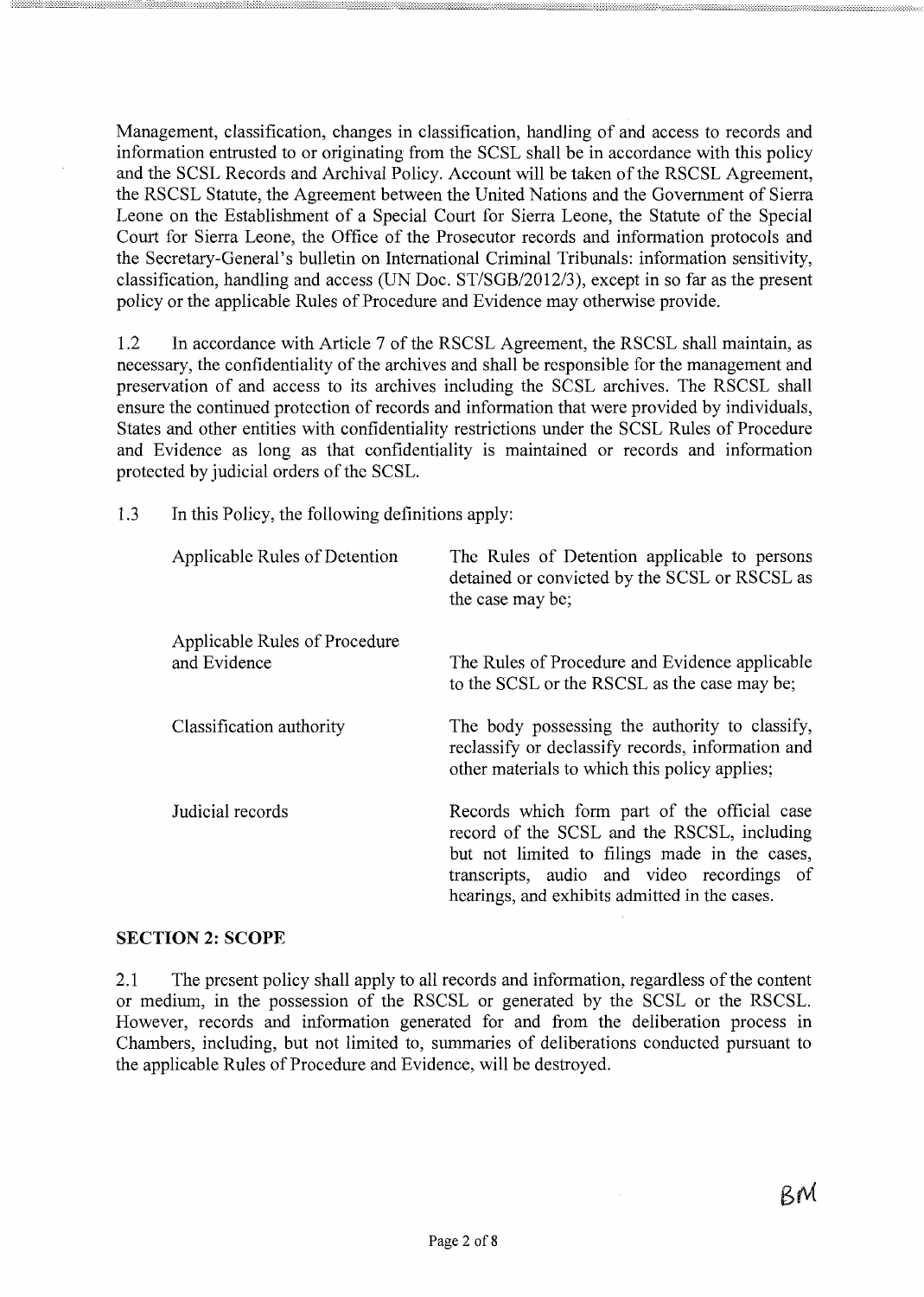## **CLASSIFICATION OF RECORDS AND INFORMATION**

## **SECTION 3: CLASSIFICATION AUTHORITY**

3.1 The RSCSL is vested with the classification authority to determine the security level of all its records and information in accordance with this policy.

3.2 The authority to determine the security classification levels of the judicial records lies with the President or a duty Judge or with a Chamber if one is constituted.

3.3 Other records, in whole or in part, or information whose security classification level has been determined by the President, a duty Judge or Chambers shall maintain that security classification level wherever in the archives the records or information are located until such time as that security classification level is changed by the President, a duty Judge or Chambers in accordance with sub-section 6.1 and sub-section 6.2. The RSCSL Prosecutor, Registrar, Defence representative/Duty Counsel shall ensure that such records and information are treated in accordance with the security classification level determined by the President, a duty Judge or Chambers. Nothing in this policy precludes a request to the President, a duty Judge or Chambers to reconsider the security classification level previously determined.

3.4 Subject to sub-section 3.3, the authority to determine the security classification levels of non-judicial records and information lies with the SCSL Chambers, Prosecutor, Registrar, Principal Defender and/or Lead Counsel which initially created or received them, or where applicable, their successor, meaning the RSCSL Chambers, Prosecutor, Registrar, Defence representative/Duty Counsel.

#### **SECTION 4: GENERAL PRINCIPLES**

4.1 The overall approach to classifying records and information within the scope of the present policy shall be consistent with the classification principles defined in the SCSL Records and Archival Policy. The work of the RSCSL shall be open and transparent, except insofar as the nature of the records and information concerned is deemed sensitive in accordance with the SCSL Records and Archival Policy, the present policy and/or the applicable Rules of Procedure and Evidence.

4.2 For the purposes of this policy and consistent with the SCSL Records and Archival Policy, sensitive records and information shall include the following:

- a) Judicial records classified by order or decision of the President, a duty Judge, or Chambers as "confidential" or "strictly confidential". Judicial records are records which form part of the official case record of the SCSL and the RSCSL, including but not limited to filings made in the cases, transcripts, audio and video recordings of hearings, and exhibits admitted in the cases;
- b) Records and information related to the protection of witnesses, victims and other vulnerable individuals referred to in the evidence or otherwise related to the judicial process, including records which contain information which, if disclosed without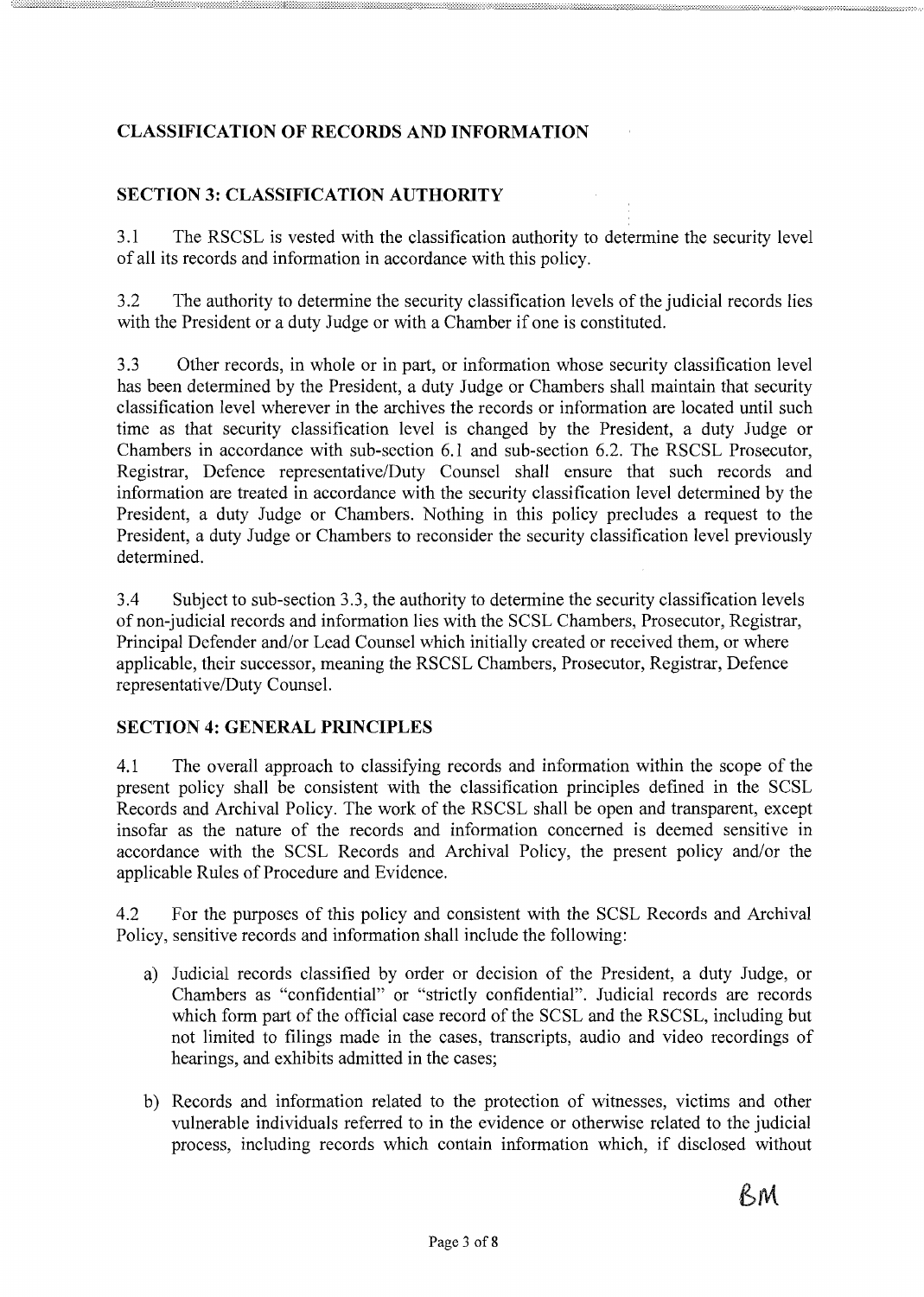appropriate authorisation, could reveal the identity and location of protected witnesses, victims and other vulnerable individuals;

- c) Records and information of the Office of the Prosecutor which, if disclosed without appropriate authorisation, could jeopardise investigations or prosecutions, or could reveal the identity and location of protected witnesses, victims and other vulnerable individuals, or those who gave information in confidence, as long as that confidentiality is maintained;
- d) Personal records and information deemed as sensitive such as that referred to in the applicable Rules of Detention related to persons, or families of such persons, who are or have been detained or convicted by the SCSL or RSCSL;
- e) Records and information provided to the SCSL or RSCSL by third parties on a confidential basis, or with the expectation of confidentiality as long as that confidentiality is maintained;
- f) Records and information provided to the Prosecutor on a confidential basis and which has been used solely for the purpose of generating new evidence, and;
- g) Records and information such as reports, memoranda, or other internal documents prepared by a party, its assistants or representatives in connection with the investigation or preparation of a case or cases, a trial or appeal.

## **SECTION 5: CLASSIFICATION LEVELS**

5.1 SCSI, records and information are classified in accordance with the SCSI, Records and Archival Policy.

5.2 RSCSL records and information deemed sensitive shall be classified as "confidential" or "strictly confidential". Records and information not deemed sensitive shall be classified as "public".

5.3 The designations of "confidential", "strictly confidential" and "public" shall be applied to RSCSL records and information in accordance with the following definitions:

- a) The designation "confidential" shall apply to records and information whose unauthorised disclosure could reasonably be expected to cause damage to the work of the SCSI, or RSCSL.
- b) The designation "strictly confidential" shall apply to records and information whose unauthorised disclosure could reasonably be expected to cause exceptionally grave damage to or impede the conduct of the work of the SCSL or RSCSL or could reveal the identity and location of protected witnesses, victims and other vulnerable individuals, or those who gave information in confidence, as long as that confidentiality is maintained.
- c) The designation "public" shall apply to records and information whose unauthorised disclosure could reasonably be expected not to cause damage to the work of the SCSL or RSCSL.

 $\bar{z}$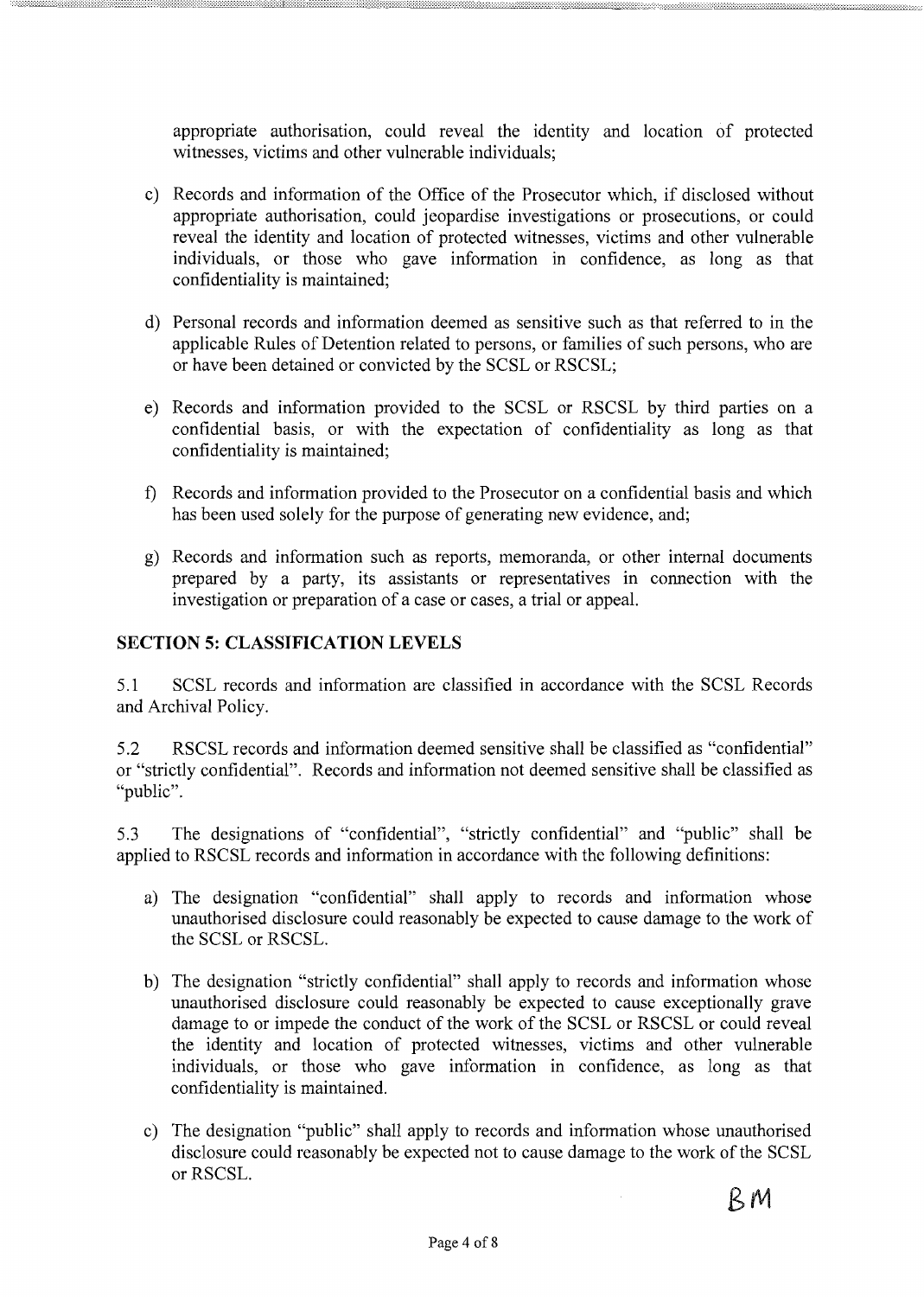$5.4$ The designation of "confidential and ex parte" or "strictly confidential and ex parte" shall apply to those confidential or strictly confidential judicial records for which access has been restricted to exclude certain parties to the judicial process.

### **CHANGES IN CLASSIFICATION LEVEL OF RECORDS AND INFORMATION**

### **SECTION 6: CHANGES IN CLASSIFICATION**

 $6.1$ For archival purposes, changes in classification and handling of, and access to the SCSL records and information classified as strictly confidential or confidential shall be effected in accordance with the provisions of this policy applicable to strictly confidential records and information.

#### Judicial records

6.2 Changes to the classification levels of judicial records, as defined in sub-section 1.3 shall be effected only after judicial authorisation or as otherwise provided for by the applicable Rules of Procedure and Evidence, and in accordance with the procedures described therein.

6.3 Changes to the classification levels of other records, in whole or in part, or information whose security classification level has been determined by the President, a duty Judge or Chambers in accordance with sub-section 3.3 shall be effected only after judicial authorisation. Nothing in this policy precludes a request to the President, a duty Judge or Chambers to reconsider the security classification level previously determined.

#### Non-judicial records reviewable after 50 years

6.4 Subject to sub-section 6.3, the following types of strictly confidential and confidential non-judicial records and information may be reviewed for possible declassification 50 years after the date of creation or acquisition:

- a) Records, reports, memoranda, or other internal documents prepared by a party to judicial proceedings, its assistants or representatives for the internal use of that party, in connection with the investigation or preparation of a case or cases, a trial or appeal;
- b) Records and information provided to the Prosecutor in confidence for the purpose of conducting investigations or tracing and tracking fugitives;
- c) Records and information which are not subject to protective measures in judicial proceedings but the disclosure of which would likely endanger the life, health or safety of any individual or could reveal the identity and location of protected witnesses, victims and other vulnerable individuals, or those who gave information in confidence, as long as that confidentiality is maintained; and
- d) Records and information which requires the Prosecutor, the Registrar or the Defence to obtain consent from the individual or entity that provided the records and information in confidence.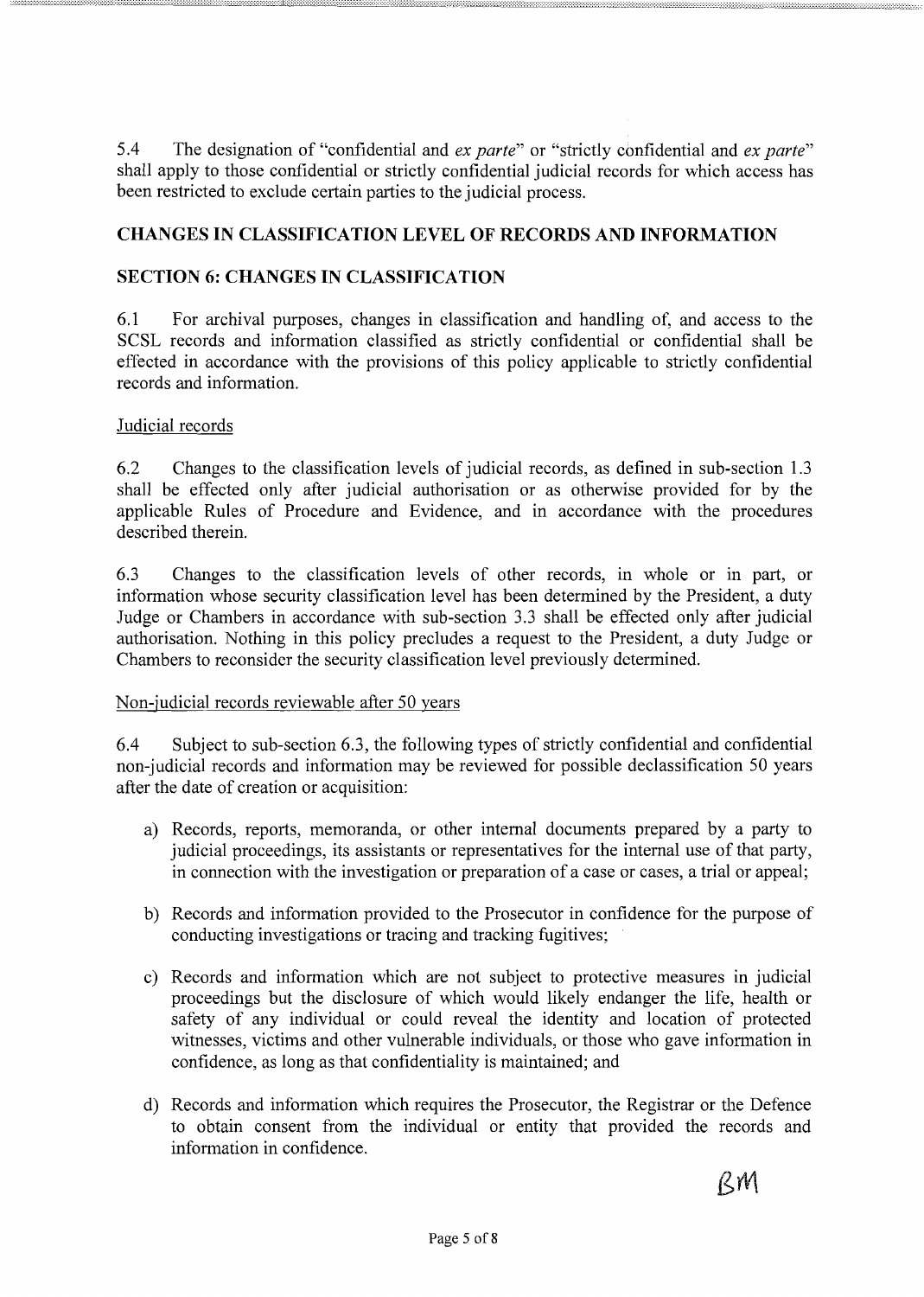6.5 Records and information not declassified at that time may be further reviewed, every 10 years thereafter, for possible declassification. Changes to classification levels of these records and information shall be effected with the authorisation of the RSCSL Chambers, Prosecutor, Registrar, Defence representative/Duty Counsel for records and information over which they have classification authority.

## Non-judicial records and information reviewable after 20 years

6.6 Subject to sub-section 6.3, non-judicial records and information which do not fall under sub-section 6.4 may be reviewed for possible declassification 20 years after the disposition of the relevant case.

6.7 Records and information not declassified at that time may be further reviewed, every 5 years thereafter, for possible declassification. Declassification of these records and information may be effected with the authorisation of the RSCSL Chambers, Prosecutor, Registrar, Defence representative/Duty Counsel for records and information over which they have classification authority.

6.8 Subject to sub-section 6.3, in the event that the RSCSL is in receipt of a request for access to non-judicial records and information prior to 20 years from the date of creation or acquisition, the RSCSL Chambers, Prosecutor, Registrar, Defence representative/Duty Counsel, may authorise advance changes to the classification of the records and information over which they have classification authority consistent with the security classification levels as defined in sub-section 5.1, sub-section 5.2 and sub-section 6.1 of this policy.

#### Third party confidential information

6.9 Notwithstanding the requirements set out in this section, records and information provided to the SCSL or the RSCSL by a third party on a confidential basis or with the expectation of confidentiality as long as that confidentiality is maintained, shall not be declassified or disclosed without the consent of the third party.

6.10 If the third party who provided the records and information has subsequently died, or can no longer with reasonable diligence be traced, or who is by reason of bodily or mental condition unable to give consent, the RSCSL Prosecutor, Registrar, Defence representative/Duty Counsel, shall, if satisfied of the third party's unavailability as set out in this sub-section, decide if the records and information over which they have classification authority should be declassified or disclosed in accordance with this policy.

## **SECTION 7: HANDLING OF CLASSIFIED RECORDS AND INFORMATION**

The RSCSL shall ensure that sufficient measures are taken to protect the confidentiality and integrity of sensitive records and information, and that their management and handling in all formats is appropriate to their security classification.

#### **SECTION 8: ACCESS REGIME FOR THE ARCHIVES**

8.1 The RSCSL is committed to the principle that the work of the RSCSL should be open and transparent, except in so far as the nature of the records and information concerned is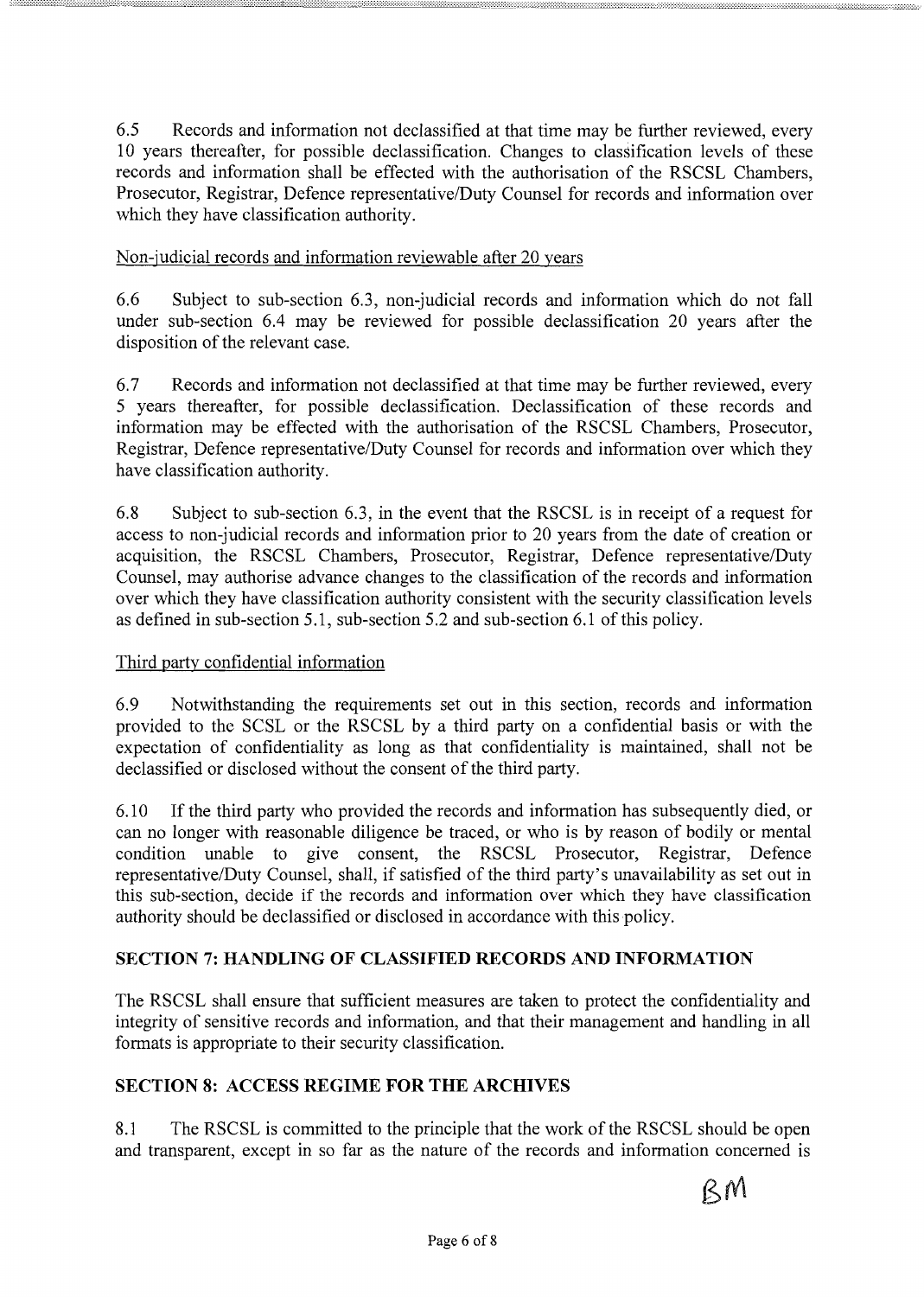deemed sensitive in accordance with the SCSL Records and Archival Policy, the present policy and/or the applicable Rules of Procedure and Evidence.

8.2 In this regard, access shall be afforded to the records and information entrusted to, or originating from, the SCSL and the RSCSL as follows:

- a) The RSCSL shall provide public access to public judicial records;
- b) The RSCSL may grant access to records and information classified as "confidential" or "strictly confidential" in accordance with sub-section 3.3, which contain information classified by judicial authority, wherever in the archives the records and information are located, only after judicial authorisation has been obtained or as provided for by the applicable Rules of Procedure and Evidence, and in accordance with the procedures described therein;
- c) The RSCSL shall facilitate access to public records and information and portions of sensitive records which are classified as public and respond to requests for such information;
- d) Subject to sub-section 8.2 b), the RSCSL may grant access to non-judicial records and information classified as "confidential" or "strictly confidential" as determined by the RSCSL Chambers, Prosecutor, Registrar, Defence representative/Duty Counsel for records and information over which they have classification authority, in accordance with this policy;
- e) The RSCSL shall not grant access to records and information that was provided by a third party on a confidential basis, or with the expectation of confidentiality which has maintained its confidentiality without the consent of the third party. If the third party who provided the records and information has subsequently died, or can no longer with reasonable diligence be traced, or who is by reason of bodily or mental condition unable to give consent, the RSCSL Prosecutor, Registrar, Defence representative/Duty Counsel, shall, if satisfied of the third party's unavailability as set out in this sub-section, decide if the records and information over which they have classification authority should be declassified or disclosed in accordance with this policy;
- f) In respect of any "confidential" or "strictly confidential" records and information, the RSCSL or the classification authority shall ensure that:
	- 1. Access to such records and information is monitored and audited as required;
	- ii. If access is granted, that the individual or entity given access to the records and information is given notice of the conditions on which such access is granted; and
	- iii. Internal and external usage of such records and information is monitored and audited as required.

 $RM$